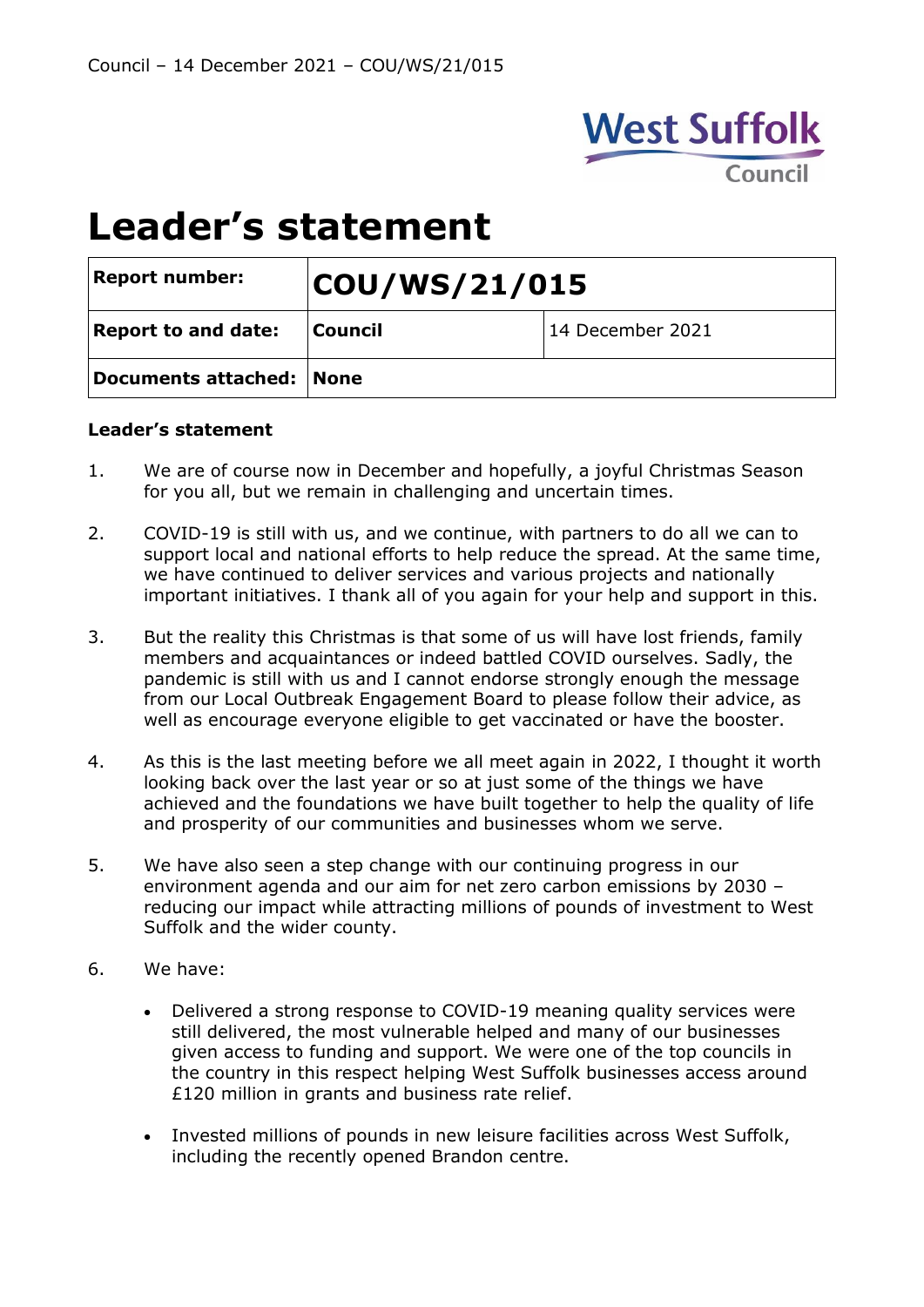- Opened Mildenhall Hub bringing into reality new ways of working between public services, health, leisure, education, and the private sector. This is being brought forward with other hubs in West Suffolk in the pipeline including Western Way.
- Continued to deliver the roll out of Social Prescribing across the whole of West Suffolk (which has become a model of good practice) and helped hundreds access help, new confidence, and employment.....often a real lifesaver, and particularly in these times of pandemic.
- Made progress towards delivering a new Local Plan while consistently meeting Government targets on development.
- Continued to support our markets and deliver many high-quality services (such as bin collections) in exceptionally challenging circumstances.
- Reduced homelessness and the risk of homelessness thanks to a holistic approach that helps people move on, and forward (as well as engendering public support for our approach).
- Continued to lead a countywide project to help children and their families access various events where youngsters could have fun while gaining skills (for example, around cooking and access to food).
- Seen Barley Homes successfully building out its first two developments with one now already all sold out and housing new residents.
- Maintained our wonderful and important parks which have again received the nationally prestigious green flag awards.
- Continued to run a financially robust single council which has been able to withstand unprecedented local and national challenges, leaving us and in a relatively good position to deliver further for the people of West Suffolk.
- Continued our successful growth agenda including tonight considering an incubator centre in Bury St Edmunds – only made possible by our forethought, investing in infrastructure and forging partnerships to develop business parks linked to the skills agenda. As just another example, the EpiCentre in Haverhill celebrated its first birthday this month with more than 20 companies and all its laboratory space taken.
- 7. I would also invite you to look at some more things we have been doing in our annual report and environment statement for 2020/2021.

[https://www.westsuffolk.gov.uk/Council/Policies\\_Strategies\\_and\\_Plans/upload](https://www.westsuffolk.gov.uk/Council/Policies_Strategies_and_Plans/upload/West-Suffolk-Annual-Report-2020-21.pdf#_blank) [/West-Suffolk-Annual-Report-2020-21.pdf](https://www.westsuffolk.gov.uk/Council/Policies_Strategies_and_Plans/upload/West-Suffolk-Annual-Report-2020-21.pdf#_blank)

[Environmental Statement 2020-2021 \(westsuffolk.gov.uk\)](https://www.westsuffolk.gov.uk/protecting-our-environment/upload/Environmental-Statement-2020-21.pdf#_blank)

8. As already mentioned, we have built a strong foundation to face future challenges, and both help further support our local economy and our West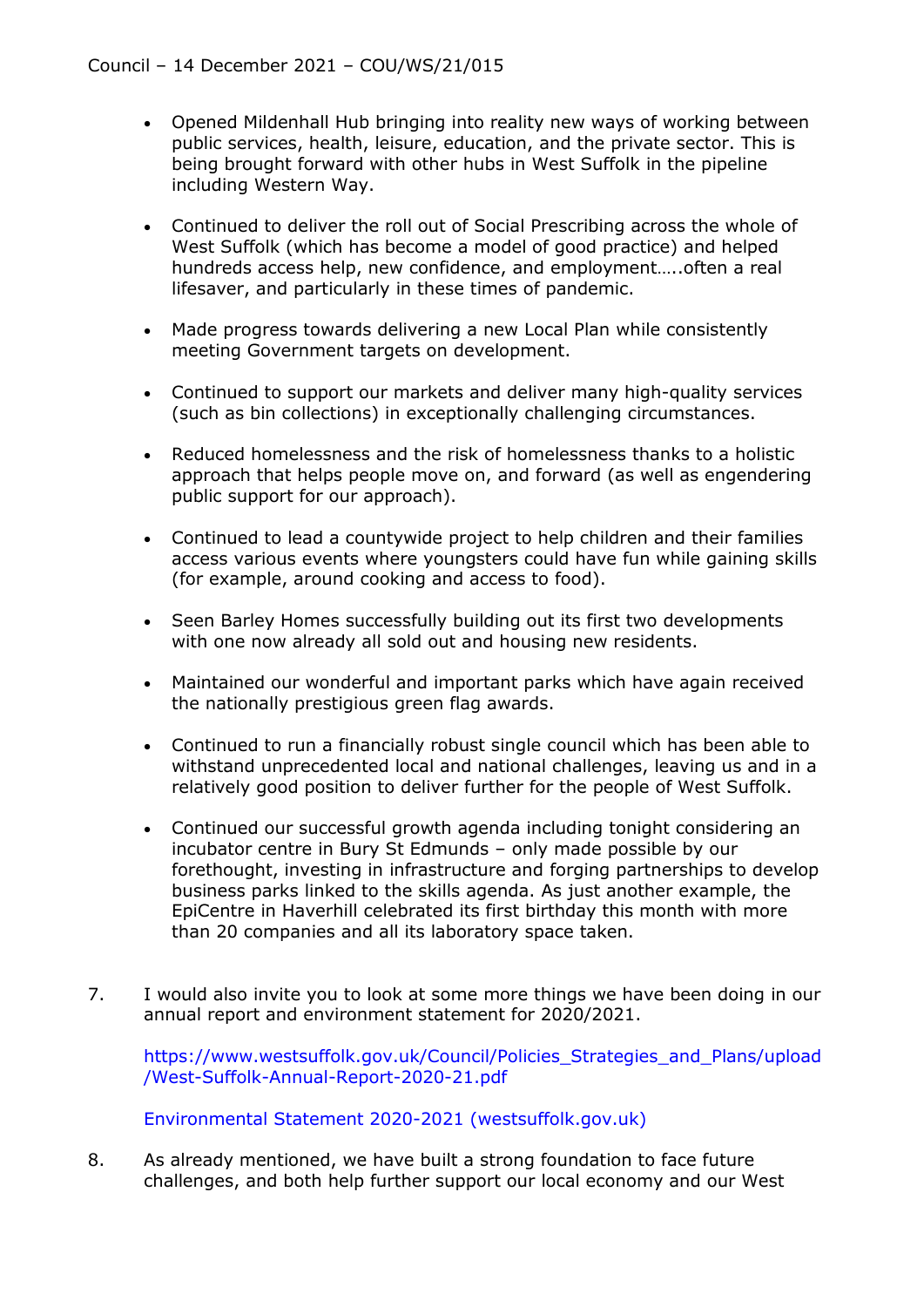Suffolk communities to be healthier, prosperous and greener. In the coming months we will further strengthen this to both deliver our vision and, importantly make sure that nationally Government and others of influence see what a beacon of good practice, forward thinking and delivery West Suffolk remains. We will also not only continue to make sure Government and others know what we can deliver but the part they need to play in better funding and supporting us to forge ahead with initiatives that are ground-breaking and beneficial to our own residents, but for the country.

## **Hubs**

- 9. I was delighted to attend another hub opening which aims to improve the health and wellbeing of residents in and around Brandon.
- 10. The Brandon Leisure and Health Hub follows a £2 million investment by West Suffolk Council, reshaping the existing town leisure centre not only to upgrade fitness facilities but also to enable NHS services to be introduced at the site.
- 11. The improvements were informed by public engagement, and include a new gym and free weights area, Shapemaster suite, new changing rooms, Changing Places toilet, cafe, reception and the health treatment room. It also includes space that can be used by community healthcare professionals such as district nurses and physiotherapists and other community and hospital services.
- 12. Our forward-thinking partnership approach of bringing leisure and health together under one roof is already providing real benefits for patient care. Previously the nurses and therapists shared a small office and one clinic room, used by a number of community health services. They now have plenty of space and five newly built clinic rooms where patients can be treated. Crucially local residents can now access services locally rather than having to travel to West Suffolk Hospital or Addenbrooke's Hospital.
- 13. Having these impressive leisure facilities also means that preventative work can be carried out to help keep people fit, recover or increase their physical activity.
- 14. We are seeing similar benefits of this in Mildenhall since the hub opened there six months ago; and this has been confirmed by Health West Suffolk NHS Foundation Trust adult and the paediatric community health teams who are reporting significant benefits for patient care.
- 15. Incidentally, the leisure facilities at Mildenhall Hub, managed by Abbeycroft Leisure, have seen a positive increase in use compared to pre-COVID statistics, with centre membership up by 38 per cent, swimming lesson participation up by 45 per cent and casual swimming use up by 127 per cent.
- 16. Abbeycroft has also been able to offer specialist classes at the hub as a direct result of working alongside the pulmonary rehab and Hub based physio teams.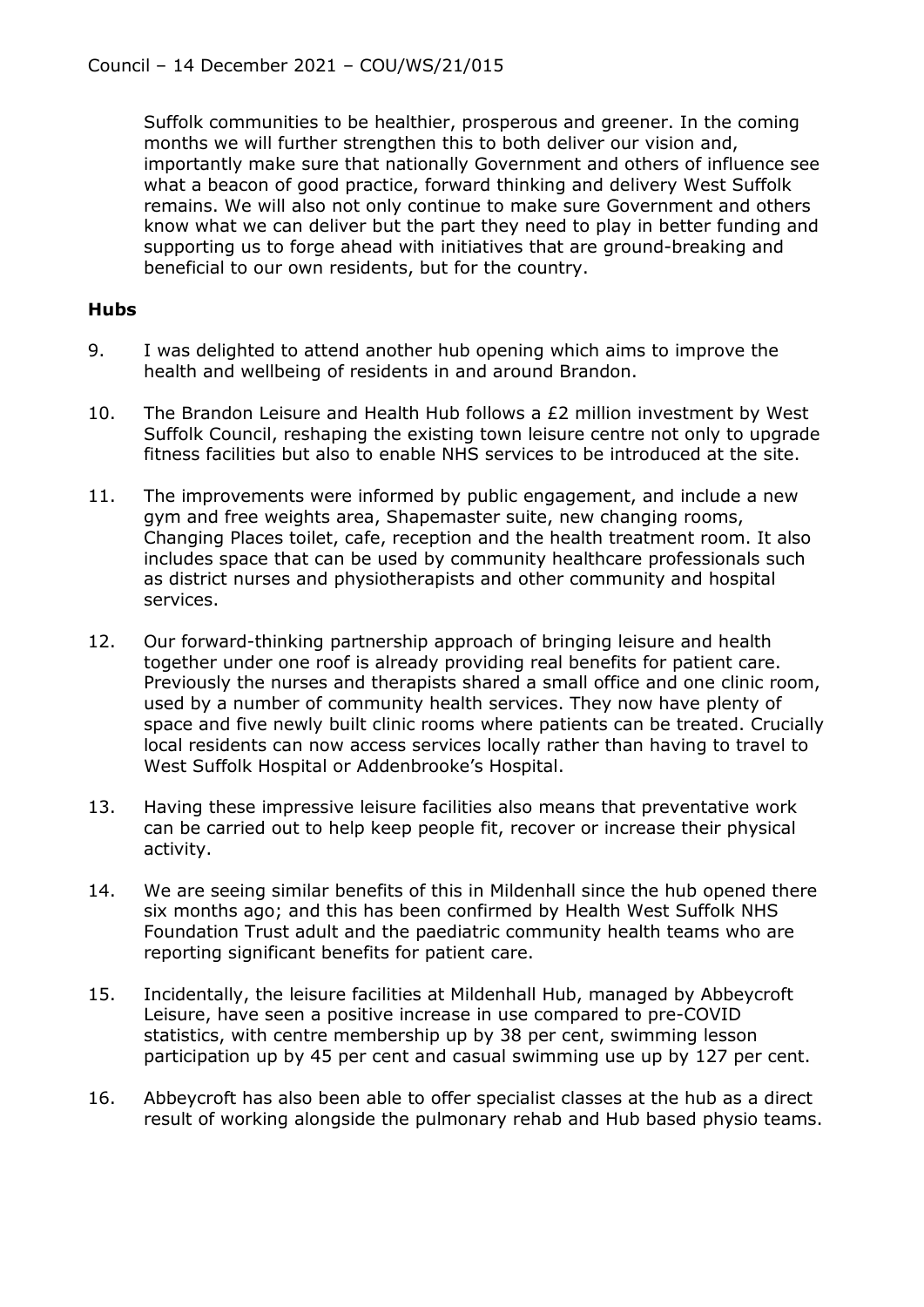- 17. The Hub has similarly enabled families to attend community paediatric speech and language therapy there rather than having to travel to Bury St Edmunds, while having a library on-site has also supported this work.
- 18. The library, whose staff welcome visitors to the building, was the first service to open at the Hub. Since its 1 June opening it has seen a 54 per cent increase in people borrowing books compared to the same period in 2019, while the number of library members has also soared with around 700 new members. Mildenhall College Academy which moved into the hub in mid-June has also seen the number of students it can cater for increase from 210 to 240 for this academic year, and it may well increase that again by another 30 for September 2022. As well as offering a better learning environment, the school is continuing to strengthen its community links and is currently collecting items for the Kings Project Food Bank to donate ahead of Christmas.

## **Growth**

- 19. It is also good to see that our decisions around growth and economic development continue to bear fruit. A good example of this is The EpiCentre in Haverhill which I have already mentioned celebrated its first birthday this month. It is a facility that was made possible by our council providing a loan facility and working with the LEP to secure grant funding.
- 20. EpiCentre has now over 20 companies using its facilities and all its laboratories are taken with just some office space left. That is no mean achievement during the last two challenging years.
- 21. In addition, the building was also used as a vaccination centre for the local community. As part of its birthday celebrations businesses at the EpiCentre described how useful this facility is, providing both space for them to start and grow as well as to get vital business advice and connections.
- 22. Tonight, we will be discussing a similar opportunity and proposing a £12.1 million investment in a much-needed initiative to help create new and grow small companies in the advanced Manufacturing and Engineering sector.
- 23. This scheme aims to be cost neutral but also comes with the wider benefits of supporting new start-ups and providing facilities that are in high demand but are rarely built by the commercial sector. At the same time, it will link into colleges to improve that essential liaison between education and business, crucial to increasing skills and creating jobs.
- 24. This investment is another example of the Council's priority to grow the local economy, providing more and better jobs, helping people gain additional skills and making the area even more attractive to business.

## **Housing**

25. I think we can all agree, preventing homelessness and helping those who do not have a roof over their head is a vital but very complicated and challenging issue. Thanks to taking a bold and holistic approach our latest count has seen us reduce rough sleepers from 36 to nine – although this figure fluctuates. We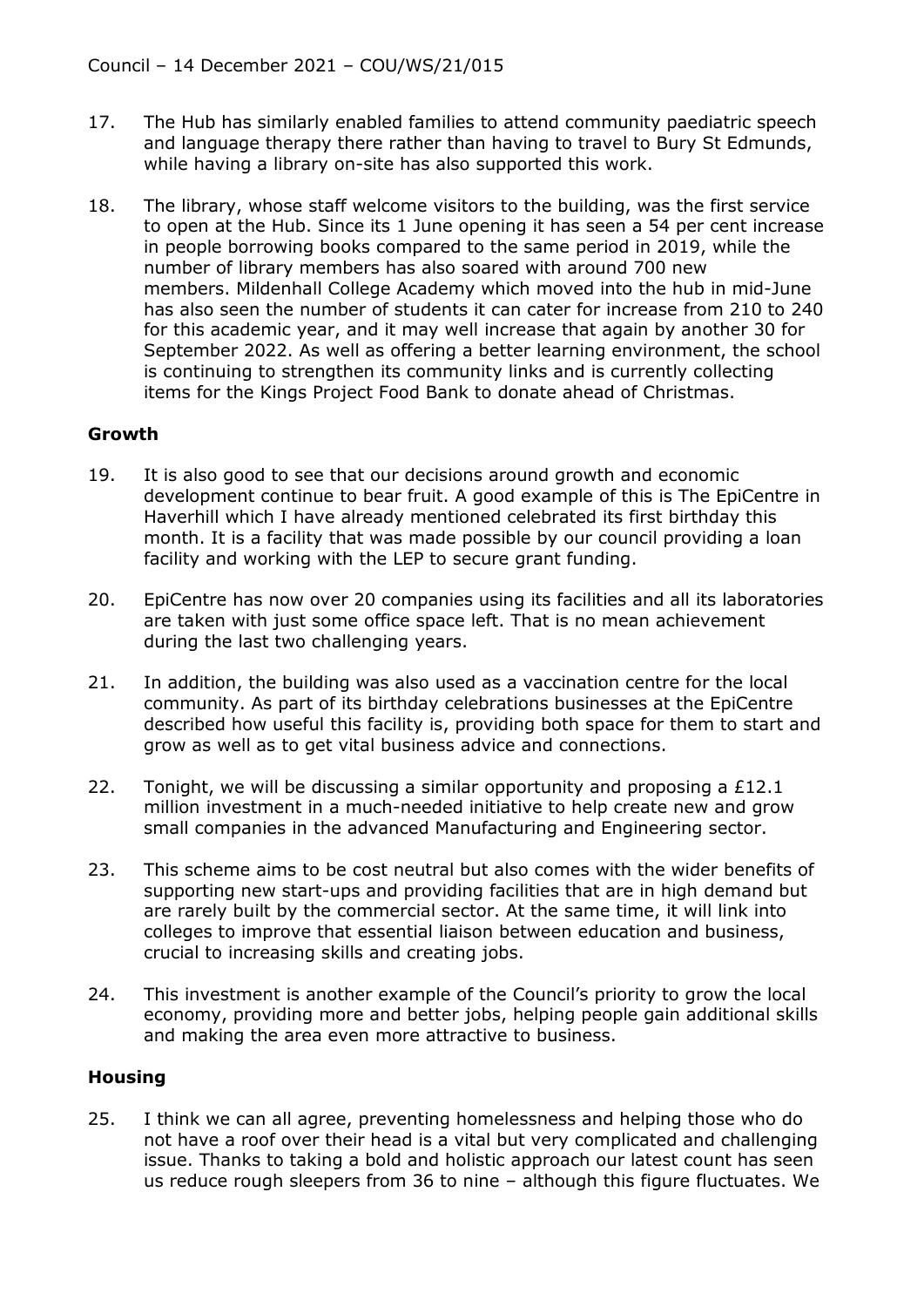have also worked hard to engender public understanding of what we are doing and importantly, how they can help.

- 26. Our wrap around service with partners and the charity sector not only looks at the cause but also how we can help people move forward with their lives and seek better options for them.
- 27. As just one example, look at the case study just publicised about Kane (not his real name). At 15 he started taking drugs and had a life of addiction, prison and homelessness. But now in his 40s, Kane is clean, housed and has thanked the Council for our support and service to achieve this.
- 28. Part of that reduction in rough sleeping has been achieved by investing in a host of different types of accommodation including supported accommodation, across West Suffolk; and the council now has enough accommodation in place to house all of those who are currently rough sleeping this winter.
- 29. But accommodation is only part of the picture and some people who are still rough sleeping may not be ready or willing to be helped; and this is why our dedicated rough sleeper service, which includes expertise in addiction support and mental health, never give up.
- 30. As always, if you know or suspect someone is sleeping rough, the quickest way to report it to the council's rough sleeper service is using Streetlink [www.streetlink.org.uk](http://www.streetlink.org.uk/#_blank)

## **Building houses for our communities**

- 31. I would like to thank everyone who has been engaged with the developing Local Plan and process, which is essential for the best possible future development and prosperity of West Suffolk and will also help protect us from speculative and unplanned development.
- 32. I am also pleased to report that we have surpassed Government development figures for West Suffolk again. Last year our target was 800 and 842 was achieved.
- 33. In addition, I also want to highlight the success of Barley Homes Group Limited (the housing company owned by West Suffolk Council).
- 34. It is good to see that the Westmill Place, Haverhill has new homeowners for all the 37 properties. The site, which was our first development, includes 30 per cent affordable homes as well as environmentally friendly measures such as charging points for electric cars, open space and provided funding to upgrade the local Railway Walk.
- 35. It has not only brought much needed housing but has improved the once vacant and disused Westfield Primary School site (and will also bring some income to West Suffolk Council to help support services).
- 36. Barley Homes second development, Stonemill Park, close to the former Castle Hill School is also progressing well and will deliver 63 homes. The show home